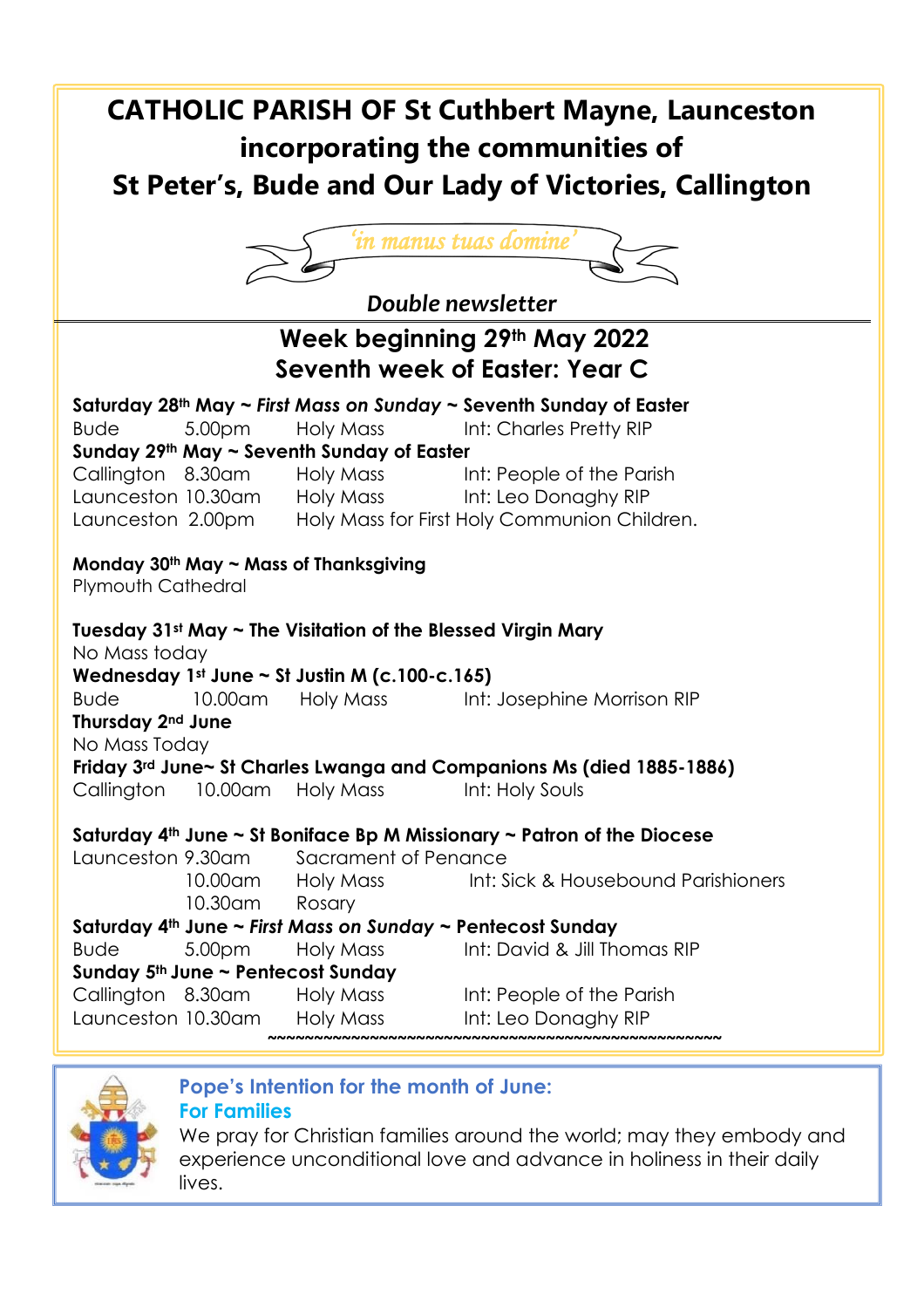**Fr John will be away from Monday 6th June until Sunday 3rd July**. Following the weekend of 4/5<sup>th</sup> June Fr David (Canon David Annear) will be covering for Fr John while he is on annual leave. However, Fr David is on diocesan retreat from  $6<sup>th</sup> - 10<sup>th</sup>$  June.

**There will be some disruption to weekday Masses over the next couple of weeks** so please check the newsletter (or website) for up-to-date Mass times. **Sunday Masses will be as usual** and not affected, as will Wednesday and Saturday Masses at Bude.

Next week Fr John is in London to meet with Bishops and Diocesan leads to prepare national synthesis of the Synodal Journey. The Office will also be closed on the 2nd and 3rd June due to the bank holidays.



### **First Holy Communion**

The four children will be receiving Holy Communion for the first time at a special afternoon Mass on Sunday 29th May, with their friends and family.

They will be at the 10.30 mass on Sunday 5<sup>th</sup> June to celebrate with the Parish.

In keeping with recent tradition, the children will then plant an apple tree in the garden as an expression that following Jesus means, among other things, caring for God's Creation.

## **Thy Kingdom Come**

**Thy Kingdom Come 2022** is a global prayer movement that invites Christians around the world to pray for more people to come to know Jesus.



Churches together Launceston are running 11 consecutive days of 24Hr prayer from **26th May – 5th June 2022.** During the 11 days if Thy Kingdom Come. Pope Francis encourages all Christians to pray Thy Kingdom Come. All the churches in and around Launceston are taking part and we have dedicated the morning of **Saturday 4th June, 9am – 6pm**, to pray for Thy Kingdom Come. There will be a **midday prayer at 12 alongside our usual rosary and mass in the morning**.

### **Bude Faith Sharing Group**

The next meeting will be on **Wednesday, June 1st after the 10 am Mass**. If you have a question to be discussed, would you please place it in the Question Box

### **Church Hall Keys**

We are trying to work out who has a key for the Charles Langdon room (the Church Hall!). If you have one, can you please let Clare know at [launceston@prcdtr.org.uk,](mailto:launceston@prcdtr.org.uk) 01566 773166. Thank you.

Please note there is upcoming collection on **Sunday 29th May – World Communications Sunday.**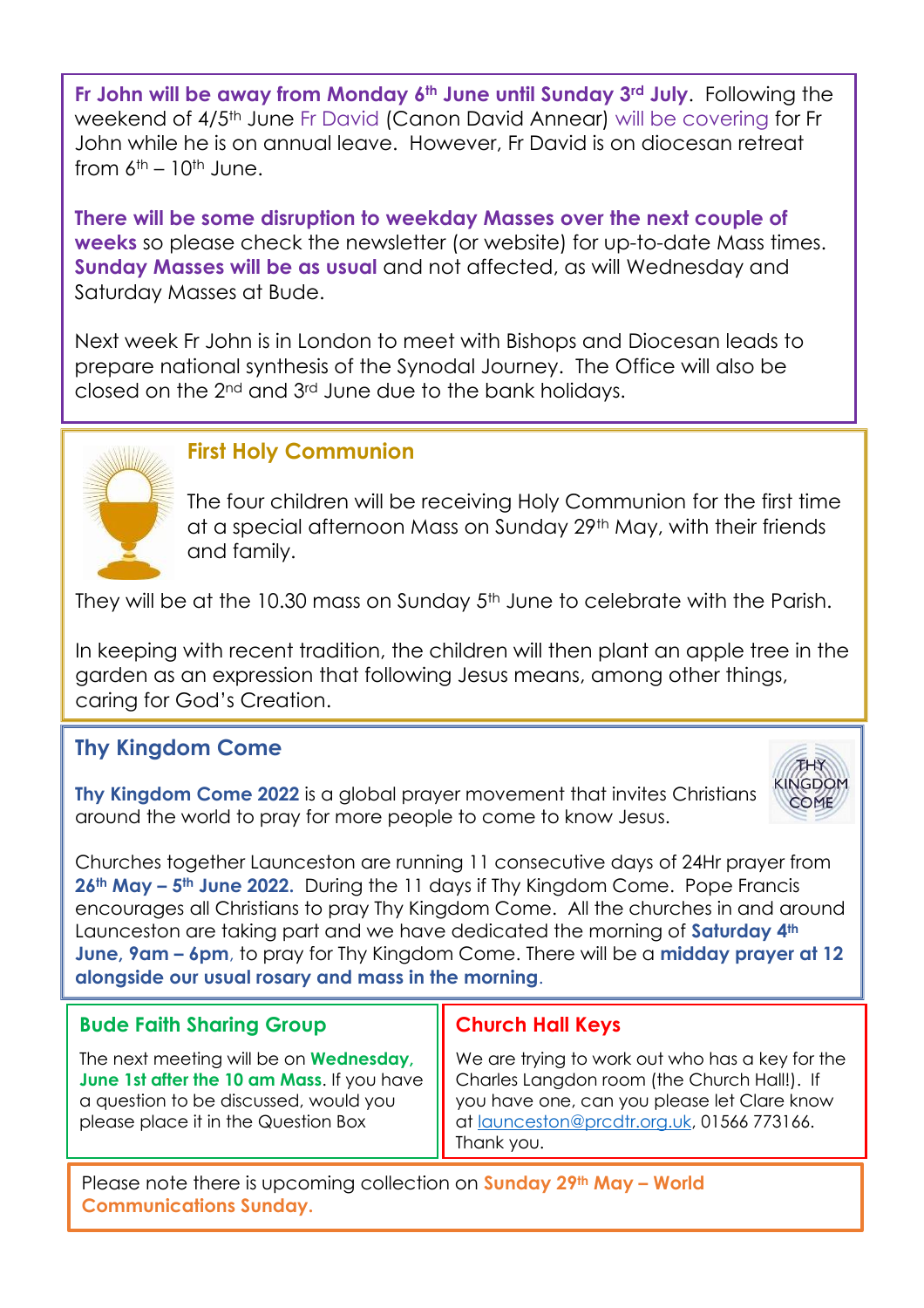

Please pray for Fr Louis Rieunier whose Requiem Mass will take place on Monday 13th June at 11am in the Cathedral. Eternal rest grant unto him O Lord, let perpetual light shine upon him. May he rest in peace.

| Week beginning 5th June 2022<br><b>Tenth week of Ordinary Time: Year C</b>                |                                               |                                                                                                                                                                                   |                                                                                                                                                                                                            |  |  |  |
|-------------------------------------------------------------------------------------------|-----------------------------------------------|-----------------------------------------------------------------------------------------------------------------------------------------------------------------------------------|------------------------------------------------------------------------------------------------------------------------------------------------------------------------------------------------------------|--|--|--|
| Bude                                                                                      | 5.00 <sub>pm</sub>                            | Saturday 4th June ~ First Mass on Sunday ~ Pentecost Sunday<br>Holy Mass<br>Sunday 5th June ~ Pentecost Sunday<br>Callington 8.30am Holy Mass<br>Launceston 10.30am     Holy Mass | Int: David & Jill Thomas RIP<br>Int: For Peace in Europe<br>Int: People of the Parish                                                                                                                      |  |  |  |
| Tuesday 7th June<br>No Mass today<br>Wednesday 8th June<br>No Mass today<br>No Mass today | Bude 10.00am Holy Mass                        |                                                                                                                                                                                   | Thursday $9th$ June $\sim$ Our Lord Jesus Christ, the Eternal High Priest<br>Friday 10th June~ St Charles Lwanga and Companions Ms (died 1885-1886)                                                        |  |  |  |
| Bude                                                                                      | 10.30am Rosary<br>Callington 8.30am Holy Mass | Saturday 11 <sup>th</sup> June ~ St Barnabas, Apostle<br>Launceston 9.30am Sacrament of Penance<br>5.00pm Holy Mass<br>Sunday $12th$ June $\sim$ The Most Holy Trinity            | 10.00am Holy Mass Int: Sick & Housebound Parishioners<br>Saturday 12th June ~ First Mass on Sunday ~The Most Holy Trinity<br>Int: David Soby RIP<br>Launceston 10.30am Holy Mass Int: People of the Parish |  |  |  |

#### **The Mass for Marriage – July 16th 2022**

Please join us if you can at midday in the **Cathedral**, with a 'gathering' event from 11.00 in the Cathedral rooms. **Your married and family life will be blessed and strengthened**. Light refreshments will be provided.

Please send in your names if you would like them included in the Order of Service. You may be newly married, engaged, or have an anniversary - it doesn't matter how long, you may not have been able to celebrate due to lock down, so bring your friends and family and celebrate now.

For more details please contact Deborah Van Kroonenburg at [deborah.vankroonenburg@prcdtr.org.uk](mailto:deborah.vankroonenburg@prcdtr.org.uk)

#### **Fr John 40th Anniversary celebration**

On the **24th July 2022** Fr John will celebrate the 40th anniversary of his ordination to the Priesthood. There will be a celebratory reception with a shared buffet lunch after Mass at St Cuthbert Mayne. We would love you all to be there and if you can bring a dish that would be greatly appreciated. There will be a sign-up sheet at the back of each church where you can let us know what food you can bring.